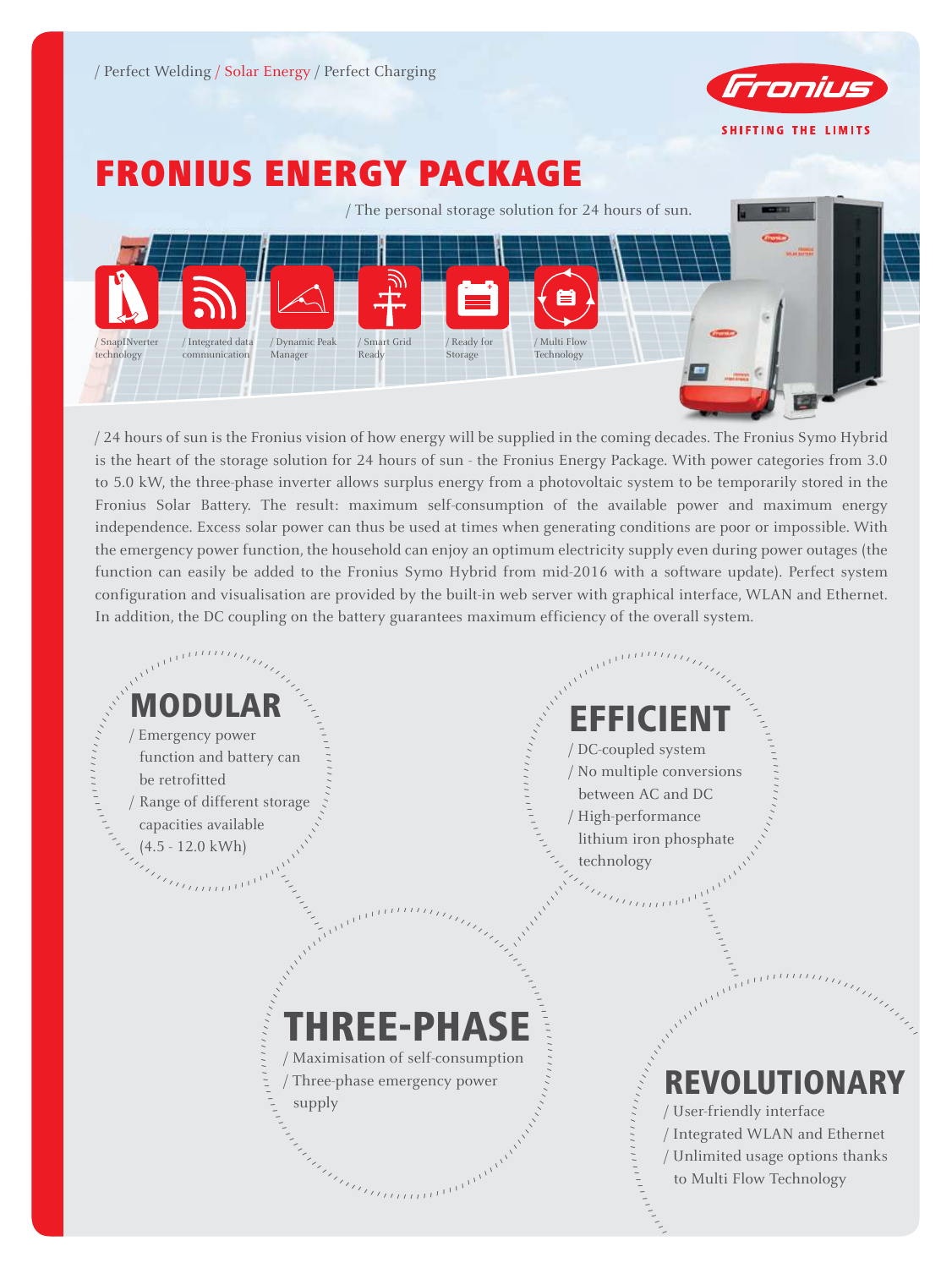#### TECHNICAL DATA FRONIUS SYMO HYBRID

/ The Fronius Symo Hybrid is the heart of the storage solution for 24 hours of sun - the Fronius Energy Package. With power categories from 3.0 to 5.0 kW, the three-phase inverter allows surplus energy from a photovoltaic system to be temporarily stored in the Fronius Solar Battery. The builtin Multi Flow Technology enables the energy flows to be intelligently managed.



| <b>INPUT DATA</b>                                 | <b>SYMO HYBRID 3.0-3-S</b>                                       | <b>SYMO HYBRID 4.0-3-S</b>                                 | <b>SYMO HYBRID 5.0-3-S</b> |  |
|---------------------------------------------------|------------------------------------------------------------------|------------------------------------------------------------|----------------------------|--|
| Max. PV input power                               | $5.0$ kW                                                         | $6.5$ kW                                                   | 8.0 kW                     |  |
| Max. input current $(I_{dc\ max})$                | 1 x 16 A                                                         |                                                            |                            |  |
| Max. short circuit current, module array          |                                                                  | 24 A                                                       |                            |  |
| Min. input voltage (U <sub>dc min</sub> )         |                                                                  | 150 V                                                      |                            |  |
| Feed-in start voltage (U <sub>dc start</sub> )    |                                                                  | 200 V                                                      |                            |  |
| Nominal input voltage $(U_{dcx})$                 |                                                                  | 595 V                                                      |                            |  |
| Max. input voltage $(U_{dc\ max})$                |                                                                  | 1,000V                                                     |                            |  |
| MPP voltage range $(U_{mpp\ min} - U_{mpp\ max})$ | $200 - 800$ V                                                    | 255 - 800 V                                                | 320 - 800 V                |  |
| Number of MPP trackers                            |                                                                  | $\mathbf{1}$                                               |                            |  |
| Number of DC connections (PV)                     |                                                                  | $\overline{2}$                                             |                            |  |
|                                                   |                                                                  |                                                            |                            |  |
| <b>BATTERY INPUT</b>                              | <b>SYMO HYBRID 3.0-3-S</b>                                       | <b>SYMO HYBRID 4.0-3-S</b>                                 | <b>SYMO HYBRID 5.0-3-S</b> |  |
| Maximum output power to battery                   |                                                                  | Depends on connected Fronius Solar Battery                 |                            |  |
| Maximum input power from battery                  |                                                                  | Depends on connected Fronius Solar Battery                 |                            |  |
|                                                   |                                                                  |                                                            |                            |  |
| <b>OUTPUT DATA</b>                                | <b>SYMO HYBRID 3.0-3-S</b>                                       | <b>SYMO HYBRID 4.0-3-S</b>                                 | <b>SYMO HYBRID 5.0-3-S</b> |  |
| AC nominal output $(P_{ac,r})$                    | 3,000 W                                                          | 4,000 W                                                    | 5,000 W                    |  |
| Max. output power                                 | 3,000 VA                                                         | 4,000 VA                                                   | 5,000 VA                   |  |
| Max. power from grid to battery                   | 3.000 VA                                                         | 4.000 VA                                                   | 5.000 VA                   |  |
| AC output current (I <sub>ac nom</sub> )          | 4.3 A                                                            | 5.8 A                                                      | 7.2 A                      |  |
| Grid connection (voltage range)                   |                                                                  | 3~NPE 400 V / 230 V or 3~NPE 380 V / 220 V (+20 % / -30 %) |                            |  |
| Frequency (frequency range)                       |                                                                  | 50 Hz / 60 Hz (45 - 65 Hz)                                 |                            |  |
| Total harmonic distortion                         |                                                                  | $< 3 \%$                                                   |                            |  |
| Power factor (cos $\varphi_{ac,r}$ )              | $0.85 - 1$ ind. $\frac{1}{2}$ cap.                               |                                                            |                            |  |
|                                                   |                                                                  |                                                            |                            |  |
| <b>GENERAL DATA</b>                               | <b>SYMO HYBRID 3.0-3-S</b>                                       | <b>SYMO HYBRID 4.0-3-S</b>                                 | <b>SYMO HYBRID 5.0-3-S</b> |  |
| Dimensions (height x width x depth)               | 645 x 431 x 204 mm                                               |                                                            |                            |  |
| Weight                                            | 19.9 kg                                                          |                                                            |                            |  |
| Degree of protection                              | IP 65                                                            |                                                            |                            |  |
| Protection class                                  |                                                                  |                                                            |                            |  |
| Overvoltage category (DC / AC) <sup>1)</sup>      | 2/3                                                              |                                                            |                            |  |
| Inverter design                                   | Transformerless                                                  |                                                            |                            |  |
| Cooling                                           | Regulated air cooling                                            |                                                            |                            |  |
| Installation                                      | Indoor and outdoor installation                                  |                                                            |                            |  |
| Ambient temperature range                         | $-25 - +60^{\circ}C$                                             |                                                            |                            |  |
| Permitted humidity                                | $0 - 100 \%$                                                     |                                                            |                            |  |
| Max. altitude                                     | 2,000 m (unrestricted voltage range)                             |                                                            |                            |  |
| DC PV connection technology                       | $2x$ DC+ and $2x$ DC- screw terminals $2.5 - 16$ mm <sup>2</sup> |                                                            |                            |  |
| DC battery connection technology                  | 1x DC+ and 1x DC- screw terminals 2.5 - 16 mm <sup>2</sup>       |                                                            |                            |  |
| AC connection technology                          | 5-pin AC screw terminals 2.5 - 16 mm <sup>2</sup>                |                                                            |                            |  |
| Certificates and compliance with standards        | VDE AR N 4105, ÖVE / ÖNORM E 8001-4-712, DIN V VDE 0126-1-1      |                                                            |                            |  |
| Emergency power function <sup>2)</sup>            |                                                                  | Yes                                                        |                            |  |
| Emergency power function switchover time          |                                                                  | 5 sec.                                                     |                            |  |
|                                                   |                                                                  |                                                            |                            |  |
| <b>EFFICIENCY</b>                                 | <b>SYMO HYBRID 3.0-3-S</b>                                       | <b>SYMO HYBRID 4.0-3-S</b>                                 | <b>SYMO HYBRID 5.0-3-S</b> |  |
| Max. efficiency (PV - grid)                       | 97.7%                                                            |                                                            | 97.9%                      |  |
|                                                   |                                                                  |                                                            |                            |  |

| Max. efficiency (PV - grid)           | 97.7 %<br>97.9%             |                          |                          |
|---------------------------------------|-----------------------------|--------------------------|--------------------------|
| Max. efficiency (PV - battery - grid) | $> 90.0 \%$                 | $>90.0\%$                | $>90.0\%$                |
| Europ. efficiency (PV - grid)         | 95.2%                       | 95.7%                    | 96.0%                    |
| $\eta$ at 5 % Pac, $r^{3}$            | 78.5 % / 77.3 % / 66.9 %    | 80.1 % / 79.5 % / 70.1 % | 81.6 % / 81.6 % / 73.4 % |
| $\eta$ at 10 % Pac, $r^{3}$           | 83.1 % / 83.8 % / 76.6 %    | 86.2 % / 88.1 % / 83.2 % | 89.2 % / 92.5 % / 89.7 % |
| $\eta$ at 20 % Pac, $r^{3}$           | $90.0 \%$ / 93.0 % / 90.6 % | 91.6 % / 94.2 % / 92.4 % | 93.2 % / 95.3 % / 94.2 % |
| $\eta$ at 25 % Pac, $r^{3}$           | 91.2 % / 93.9 % / 91.9 %    | 93.2 % / 95.3 % / 94.2 % | 94.0 % / 96.5 % / 95.3 % |
| $\eta$ at 30 % Pac, $r^{3}$           | 92.4 % / 94.7 % / 93.3 %    | 93.9 % / 96.2 % / 95.1 % | 94.5 % / 96.7 % / 96.0 % |
| $\eta$ at 50 % Pac, $r^{3}$           | 94.5 % / 96.7 % / 96.0 %    | 94.9 % / 97.1 % / 96.4 % | 95.3 % / 97.5 % / 96.8 % |
| $\eta$ at 75 % Pac, $r^{3}$           | 95.1 % / 97.3 % / 96.6 %    | 95.4 % / 97.7 % / 97.0 % | 95.6 % / 97.9 % / 97.3 % |
| η at 100 % Pac, r <sup>3)</sup>       | 95.4 % / 97.7 % / 97.0 %    | 95.6 % / 97.9 % / 97.3 % | 95.8 % / 97.9 % / 97.5 % |
| MPP adaptation efficiency             |                             | $>99.9\%$                |                          |

<sup>1)</sup> Testing to IEC 62109-1. <sup>2)</sup> The function can easily be added to the Fronius Symo Hybrid from mid-2016 with a software update. <sup>3</sup>) And at Umpp min / Udc,r / Umpp max Further information regarding the availability of the inverters in your country can be found at **www.fronius.com**.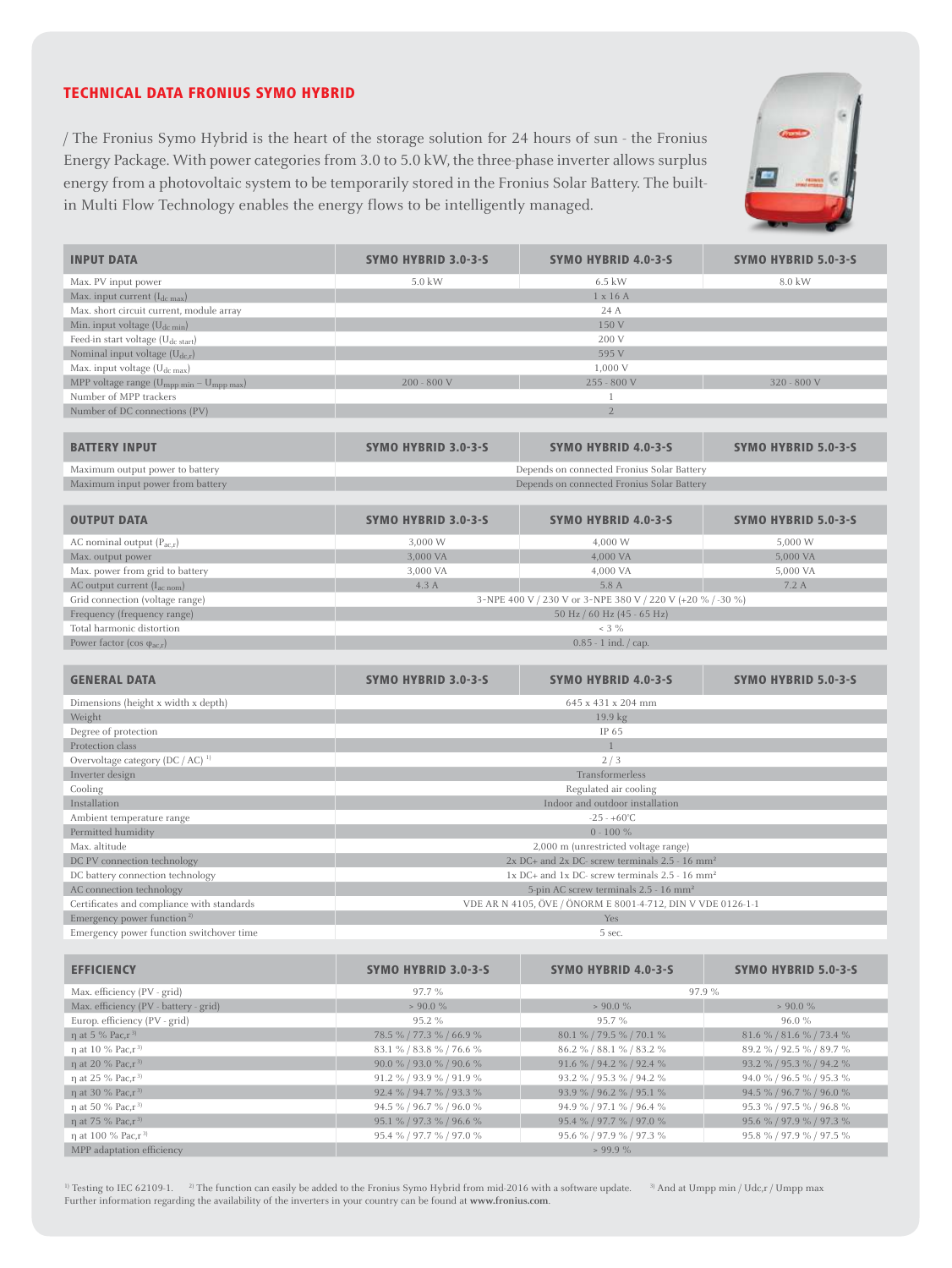

#### FRONIUS SYMO HYBRID 5.0-3-S EFFICIENCY CURVE FRONIUS SYMO HYBRID 5.0-3-S TEMPERATURE DERATING



#### TECHNICAL DATA FRONIUS SYMO HYBRID

| <b>PROTECTION DEVICES</b>      | <b>SYMO HYBRID 3.0-3-S</b>                                      | <b>SYMO HYBRID 4.0-3-S</b>              | <b>SYMO HYBRID 5.0-3-S</b> |  |
|--------------------------------|-----------------------------------------------------------------|-----------------------------------------|----------------------------|--|
| DC disconnector                |                                                                 | Included                                |                            |  |
| Overload behaviour             |                                                                 | Operating point shift, power limitation |                            |  |
| DC insulation measurement      |                                                                 | Included                                |                            |  |
| Integral RCMU                  | <b>Yes</b>                                                      |                                         |                            |  |
|                                |                                                                 |                                         |                            |  |
| <b>INTERFACES</b>              | <b>SYMO HYBRID 3.0-3-S</b>                                      | <b>SYMO HYBRID 4.0-3-S</b>              | <b>SYMO HYBRID 5.0-3-S</b> |  |
| WLAN / Ethernet LAN            | Fronius Solar.web, Modbus TCP SunSpec, Fronius Solar API (JSON) |                                         |                            |  |
| Datalogger and web server      | Included                                                        |                                         |                            |  |
| Interface to battery and meter | Modbus RTU (RS485)                                              |                                         |                            |  |

#### TECHNICAL DATA FRONIUS SMART METER

/ The Fronius Smart Meter is a bidirectional meter which optimises self-consumption and records the household's load curve. In conjunction with the Fronius Solar.web online portal, the Fronius Smart Meter provides a clear overview of a user's own power consumption.



| <b>GENERAL DATA</b>                       | <b>FRONIUS SMART METER 63A-3</b> | <b>FRONIUS SMART METER 50kA-3<sup>1</sup></b> |  |  |
|-------------------------------------------|----------------------------------|-----------------------------------------------|--|--|
| Nominal voltage                           | $400 - 415$ V                    |                                               |  |  |
| Operating range                           | $340 - 460$ V                    | $210 - 440$ V                                 |  |  |
| Maximum current                           | $3 \times 63$ A                  | 3 x 50,000 A                                  |  |  |
| Cable cross-section, power path           | $1 - 16$ mm <sup>2</sup>         | $0.05 - 4 \text{ mm}^2$                       |  |  |
| Cable cross-section, communication        | $0.05 - 4 \text{ mm}^2$          |                                               |  |  |
| Mounting                                  | DIN rail                         |                                               |  |  |
| Housing                                   | 4 solar modules DIN 43880        |                                               |  |  |
| Dimensions (height x width x depth)       | 89.0 x 71.2 x 65.6 mm            |                                               |  |  |
| Accuracy class                            |                                  |                                               |  |  |
| Interface to inverter                     | Modbus RTU (RS485)               |                                               |  |  |
| Display                                   | 8-digit LCD                      |                                               |  |  |
| Voltage transformation ratio (adjustable) | $1 - 500$<br>$\frac{1}{2}$       |                                               |  |  |
| Current transformation ratio (adjustable) | $1 - 9,999$<br>$\sim$            |                                               |  |  |
| Pulse output                              | N <sub>o</sub>                   | <b>Yes</b>                                    |  |  |

1) Delivered without current sensors, secondary current 1 A and 5 A. The Fronius Smart Meter 50kA-3 is available by the end of 2015.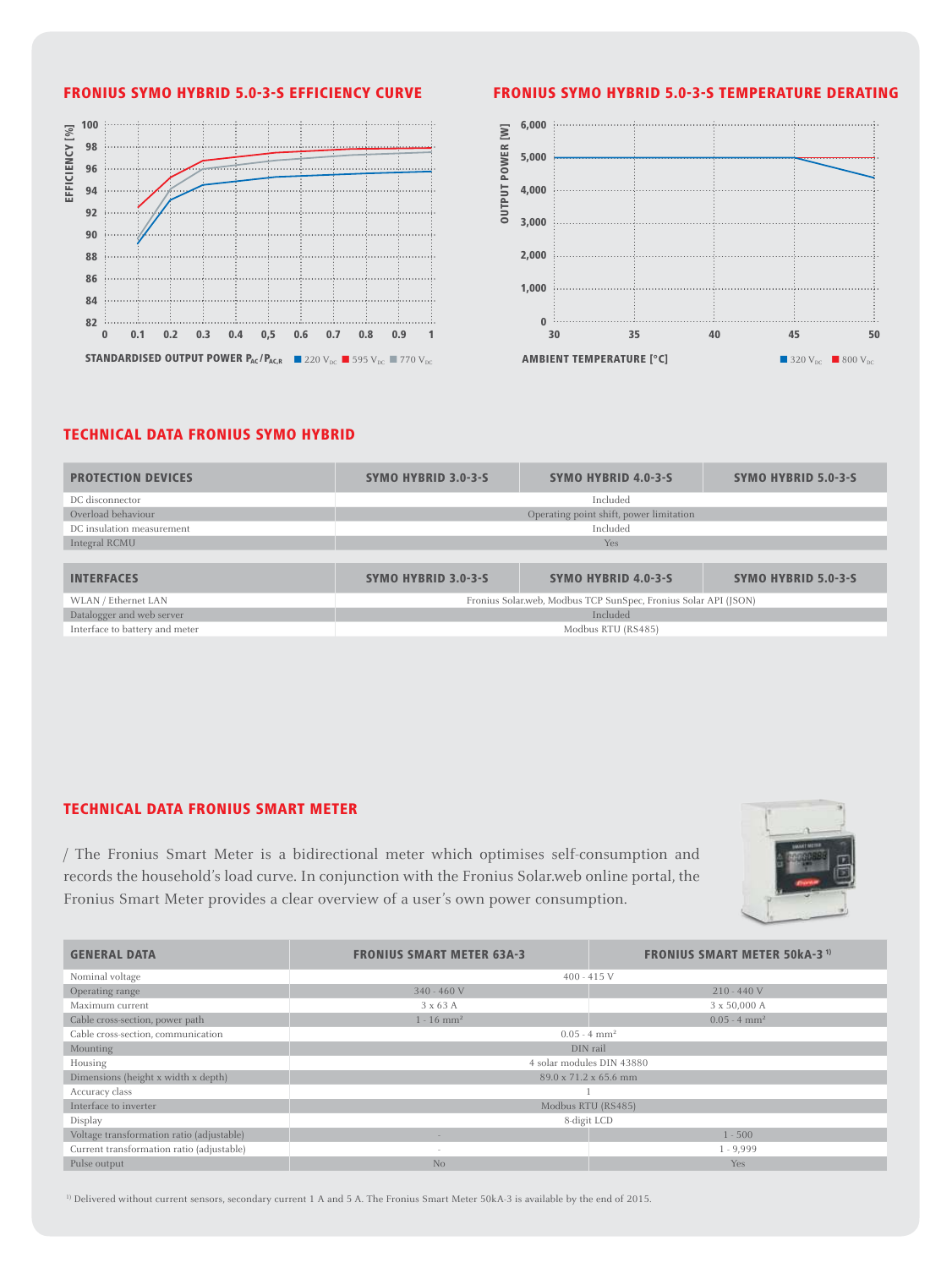#### TECHNICAL DATA FRONIUS SOLAR BATTERY

/ The Fronius Solar Battery is a perfect example of high-performance lithium iron phosphate technology. A long service life, short charging times and high depth of discharge are therefore guaranteed.



| <b>ELECTRICAL PARAMETERS</b>        | <b>BATTERY 4.5</b>                       | <b>BATTERY 6.0</b> | <b>BATTERY 7.5</b> | <b>BATTERY 9.0</b>         | <b>BATTERY 10.5</b> | <b>BATTERY 12.0</b> |
|-------------------------------------|------------------------------------------|--------------------|--------------------|----------------------------|---------------------|---------------------|
| Nominal capacity                    | $4.5$ kWh                                | $6.0$ kWh          | 7.5 kWh            | 9.0 kWh                    | $10.5$ kWh          | 12.0 kWh            |
| Usable capacity (80% DoD)           | 3.6 kWh                                  | $4.8$ kWh          | $6.0$ kWh          | $7.2$ kWh                  | 8.4 kWh             | 9.6 kWh             |
| Cycle stability (80% DoD)           |                                          |                    |                    | $8,000^{11}$               |                     |                     |
| Voltage range                       | 120 - 170 V                              | $160 - 230V$       | $200 - 290V$       | 240 - 345 V                | 280 - 400 V         | 320 - 460 V         |
| Nominal charging power              | 2,400 W                                  | 3.200 W            | 4.000 W            | 4,800 W                    | 5.600 W             | 6,400 W             |
| Nominal discharge power             | 2,400 W                                  | 3,200 W            | 4,000 W            | 4,800 W                    | 5,600 W             | 6,400 W             |
| Max. charging current               |                                          |                    |                    | 16 A                       |                     |                     |
| Max. discharge current              |                                          |                    |                    | 16 A                       |                     |                     |
|                                     |                                          |                    |                    |                            |                     |                     |
| <b>GENERAL DATA</b>                 | <b>BATTERY 4.5</b>                       | <b>BATTERY 6.0</b> | <b>BATTERY 7.5</b> | <b>BATTERY 9.0</b>         | <b>BATTERY 10.5</b> | <b>BATTERY 12.0</b> |
| Battery technology                  |                                          | LiFePO4            |                    |                            |                     |                     |
| Dimensions (height x width x depth) |                                          |                    |                    | 955 x 570 x 611 mm         |                     |                     |
| Weight                              | $91 \text{ kg}$                          | $108 \text{ kg}$   | $125 \text{ kg}$   | $142 \text{ kg}$           | $159 \text{ kg}$    | 176 kg              |
| Degree of protection                | <b>IP 20</b>                             |                    |                    |                            |                     |                     |
| Protection class                    |                                          |                    |                    |                            |                     |                     |
| Installation type                   | Indoor installation                      |                    |                    |                            |                     |                     |
| Ambient temperature range           | $5 - 35^{\circ}C$                        |                    |                    |                            |                     |                     |
| Permitted humidity                  |                                          | $0 - 95 \%$        |                    |                            |                     |                     |
| DC connection technology            | Screw terminals 2.5 - 16 mm <sup>2</sup> |                    |                    |                            |                     |                     |
|                                     |                                          |                    |                    |                            |                     |                     |
| Calendar service life               |                                          |                    |                    | $>$ 20 Years <sup>1)</sup> |                     |                     |

Certificates and compliance with standards IEC/EN 62133; EN 61000-6-2:2005, EN 61000-6-3:2007 + A1:2011, EN 62311:2008, FCC Part 15 Subpart B:2012 ClassB, UN 38.3

| <b>INTERFACES</b>      | <b>BATTERY 4.5</b> | <b>BATTERY 6.0</b> | <b>BATTERY 7.5</b> | <b>BATTERY 9.0</b> | <b>BATTERY 10.5</b> | <b>BATTERY 12.0</b> |
|------------------------|--------------------|--------------------|--------------------|--------------------|---------------------|---------------------|
| Connection to inverter |                    |                    |                    | Modbus RTU (RS485) |                     |                     |

<sup>1)</sup> At 23°C ambient temperature.

#### TECHNICAL DATA FRONIUS BATTERY MODULE

/ The storage capacity of the Fronius Solar Battery can be adapted to suit the customer's individual requirements and can also be expanded retrospectively.<sup>1)</sup>



| <b>GENERAL DATA</b>                 | <b>BATTERY MODULE 1.5 RF</b> |
|-------------------------------------|------------------------------|
| Usable capacity                     | 1.2 kWh                      |
| Nominal voltage                     | 51.2 V                       |
| Dimensions (height x width x depth) | 80 x 432 x 421 mm            |
| Weight                              | $18 \text{ kg}$              |

1) The system can be expanded by purchasing additional modules up to 30 months after delivery by Fronius International GmbH.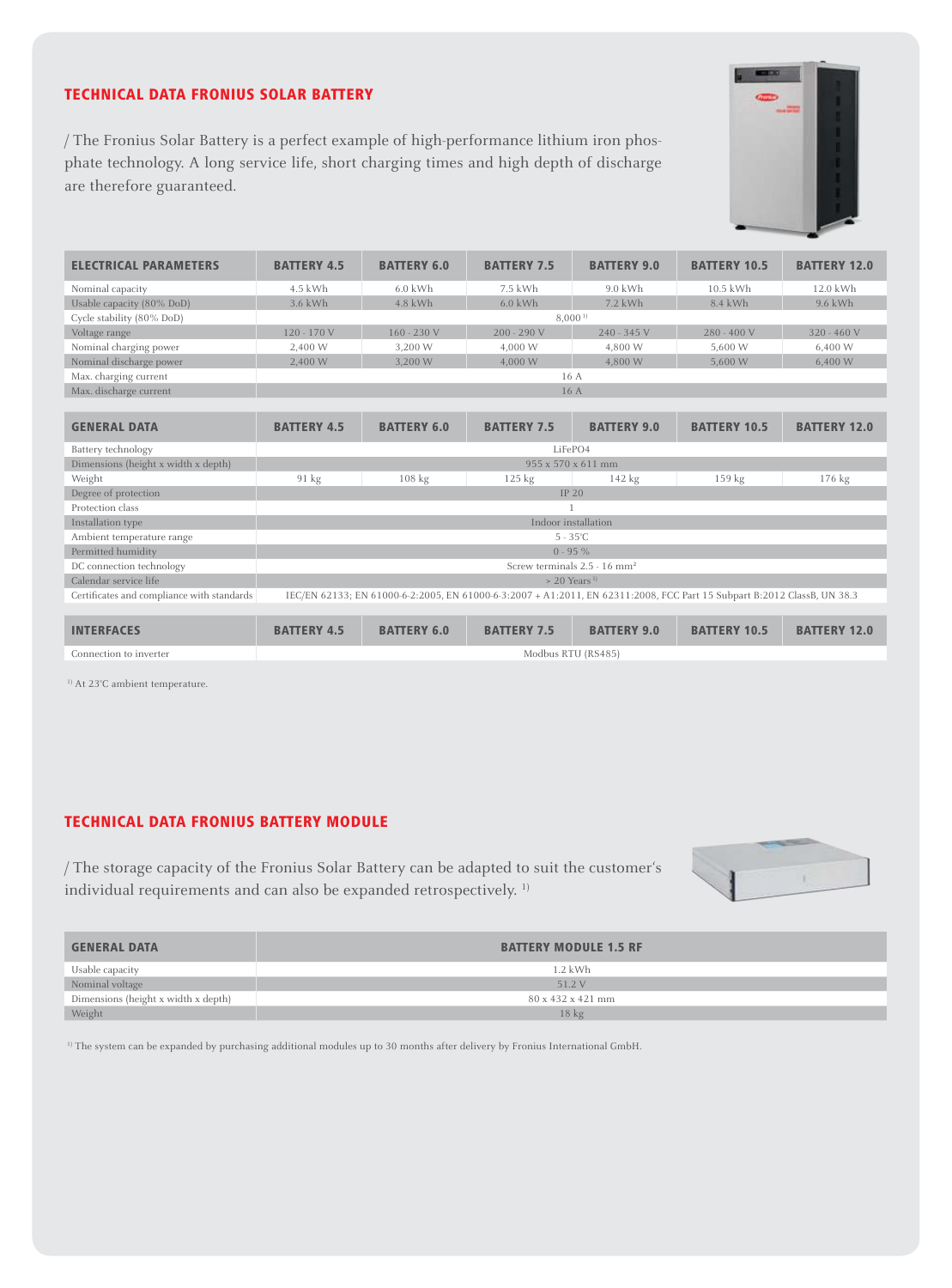

### CONFIGURATION DIAGRAM FRONIUS ENERGY PACKAGE



The function can easily be added to the Fronius Symo Hybrid from mid-2016 with a software update.